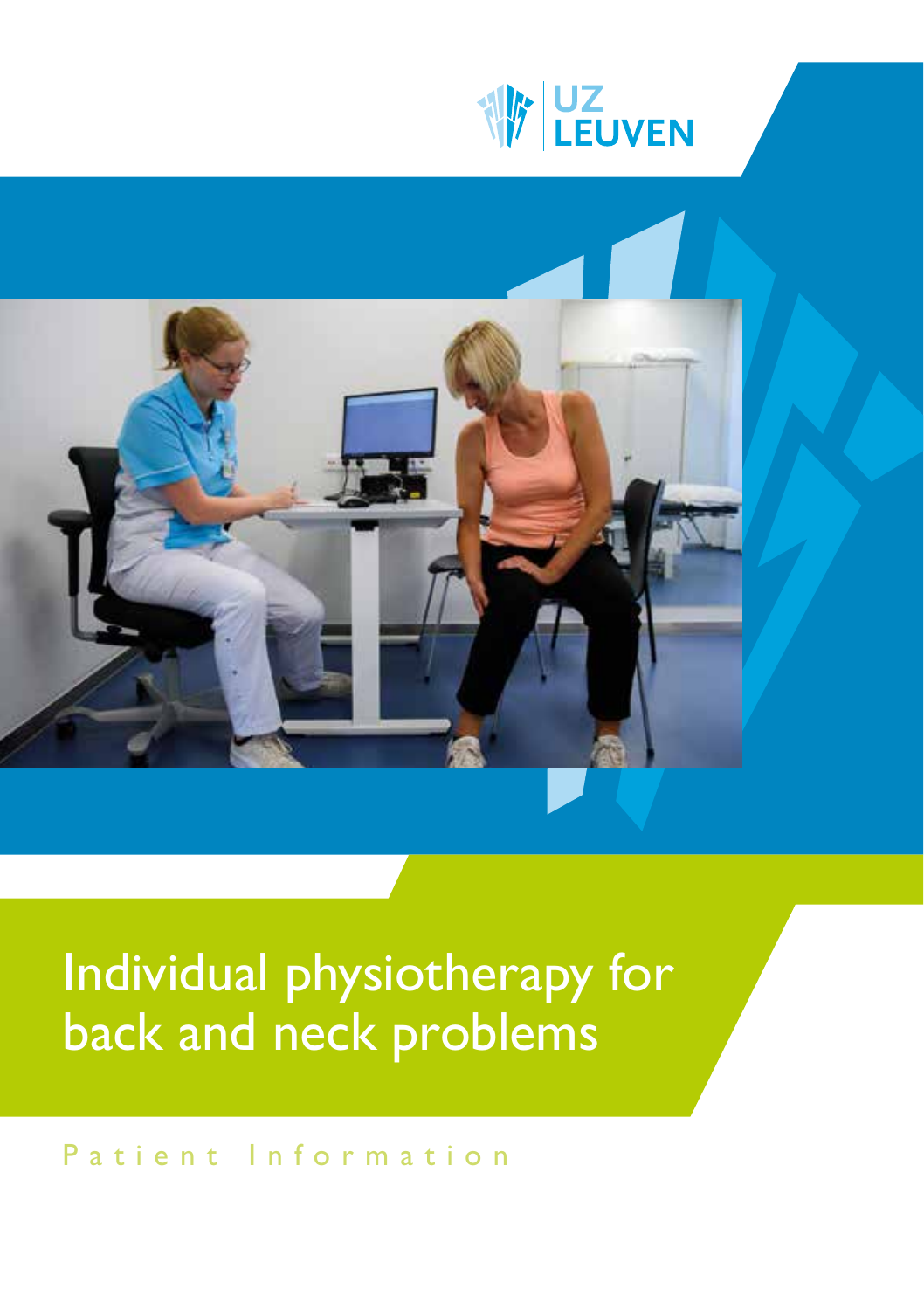#### **INTRODUCTION**

Back and neck problems are quite common. Usually they disappear spontaneously, but some cases require medical advice and corresponding treatment. Surgical intervention for back and neck problems is only necessary in a minority of cases. That is why physiotherapy is often recommended for a non surgical approach. Physiotherapy aims to reduce the strain on the spine and increase the body's ability to manage its workload.

#### **INDIVIDUAL PHYSIOTHERAPY**

Various factors often determine why symptoms don't disappear spontaneously. They may be different individually but could be of a biological, psychological and/or social nature. Physiotherapy is definitely the right approach to chart and tackle these persistent symptoms.

Individual physiotherapy is recommended when a therapy is needed that focuses on the specific requirements of an individual patient, with one to one contact and taking into account the patient's specific wishes and abilities. Depending on the patient and the particular problem, therapy may consist of specific exercise therapy, where necessary supplemented by manual therapy, targeted education, activity management, etc.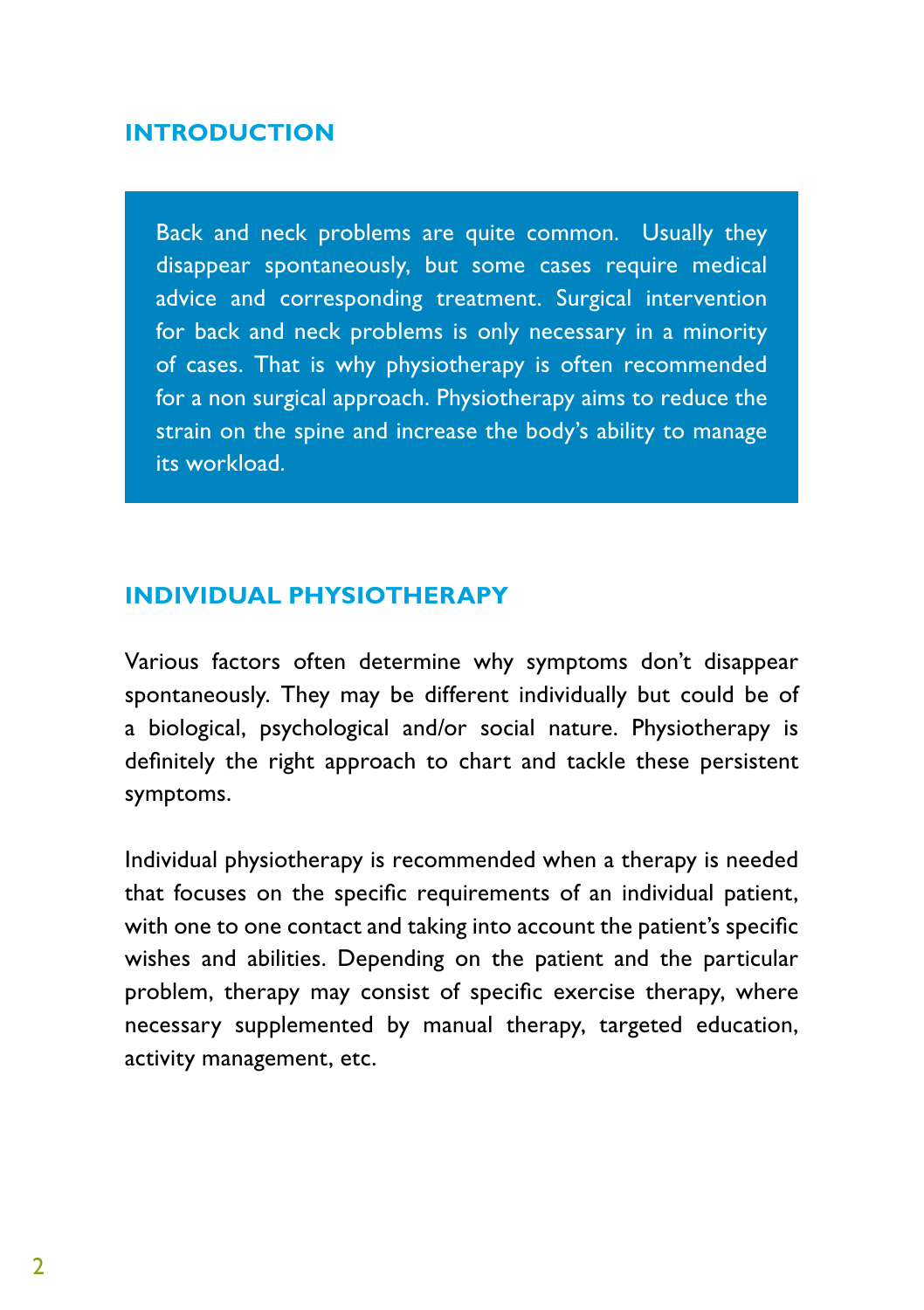### **WHO CAN PARTICIPATE?**

We offer individual physiotherapy to people who primarily suffer from spinal problems, following an in-depth medical evaluation to exclude any serious/potentially dangerous problems.

## **STEPS TO BE TAKEN**

**Step 1. Appointment with a doctor at the physical medicine and rehabilitation unit.**

- ✔ You have not yet been referred for individual physiotherapy. Arrange an appointment via 016 34 25 60 with a doctor at UZ Leuven, who is specialised in spinal disorders. If necessary this doctor can refer you to the physical medicine and rehabilitation unit. In such cases your problems will initially be assessed in more detail.
- $\vee$  You already have a prescription for individual physiotherapy issued by another specialist consultant. Make an appointment with a doctor at the physical medicine and rehabilitation unit at UZ Leuven via 016 33 87 99. The doctor will verify whether you actually qualify for individual physiotherapy or whether a different type of treatment would be more appropriate.

 $\vee$  You already have a prescription for individual physiotherapy issued by a doctor of the physical medicine and rehabilitation unit at UZ Leuven. You can make an appointment to start the physiotherapy programme via 016 33 87 99.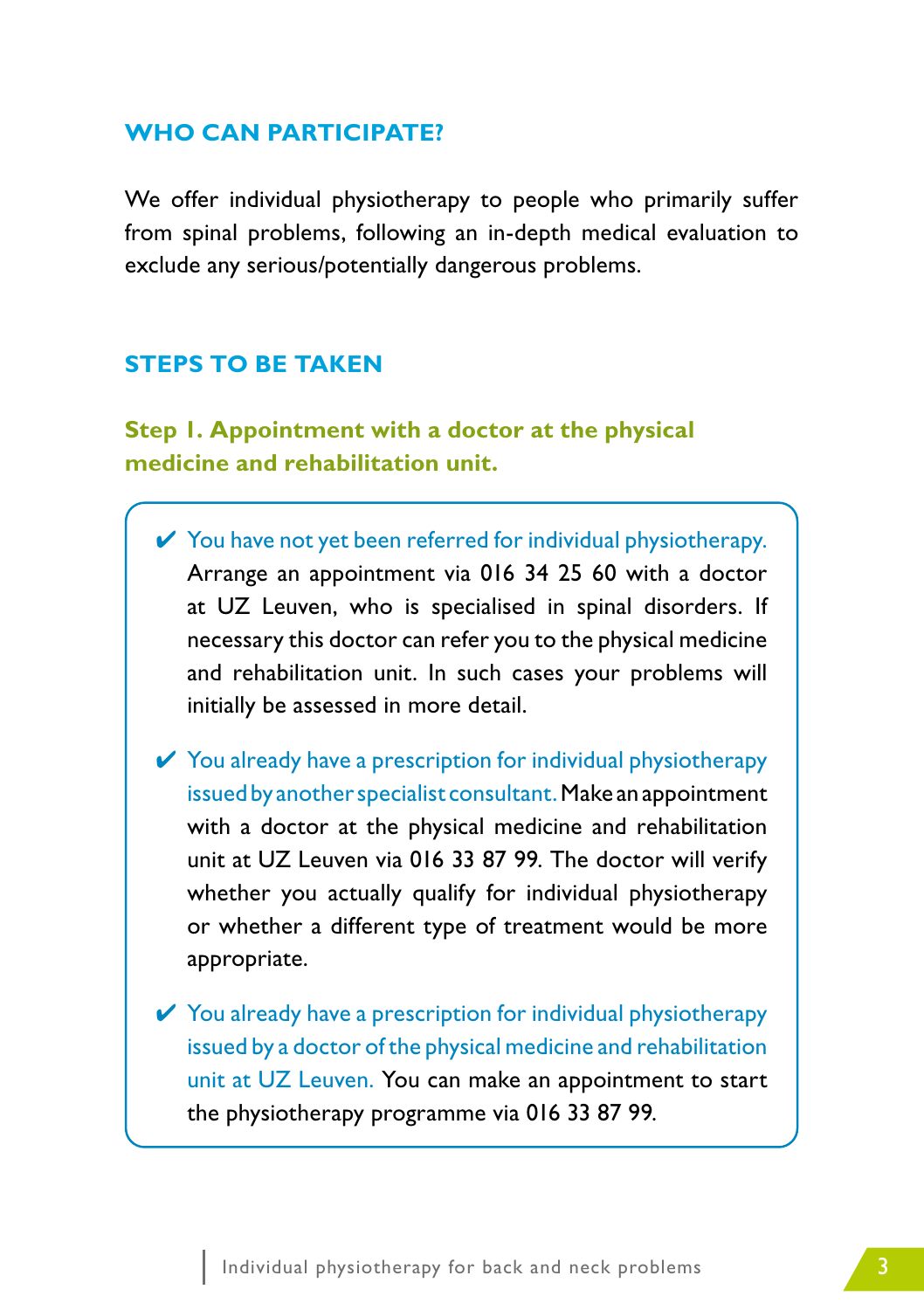## **Step 2. Start individual physiotherapy** General

Each treatment programme starts with an anamnesis  $(=$  question and answer session) and a clinical examination. The results are used, in combination with the medical diagnosis and physiotherapy prescription, to devise a programme diagnosis. Taking into account what is needed, we formulate a number of treatment goals in conjunction with the patient. Typical examples include flexibility improvement, reversal of unfavourable posture and movement patterns, learning how to regulate activities or when to be ready to increase the body's workload again, etc.

A treatment plan is then set up on the basis of the individual diagnosis and prescription. Depending on the nature of the problem and practical feasibility aspects, we assess which techniques or exercises will best enable the patient to achieve the proposed goals. Sometimes

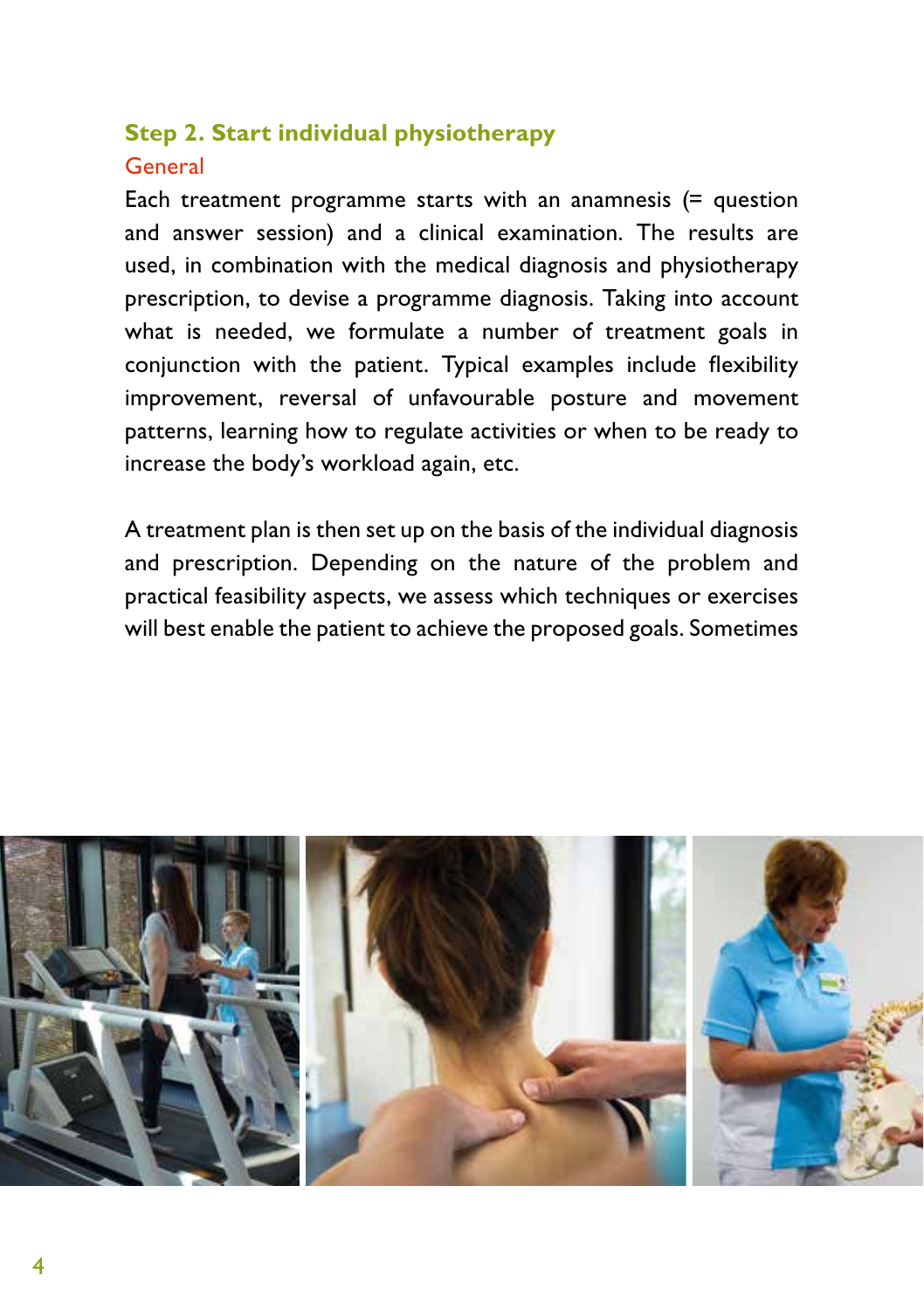the emphasis is on manual treatment (by the physiotherapist), at other times the focus will tend to be on exercise therapy. We also assess whether additional guidance is needed in the shape of education, ergonomic advice and/or psychosocial support where necessary.

Your own responsibility and self-reliance are equally important. In order to achieve lasting results we work with home exercises and your own input in your recovery is of vital importance.

#### Practical aspects

The intake takes approximately one hour, with subsequent treatments lasting 30 to 45 minutes.

The treatment frequency and duration of the rehabilitation period depend on your specific complaint.

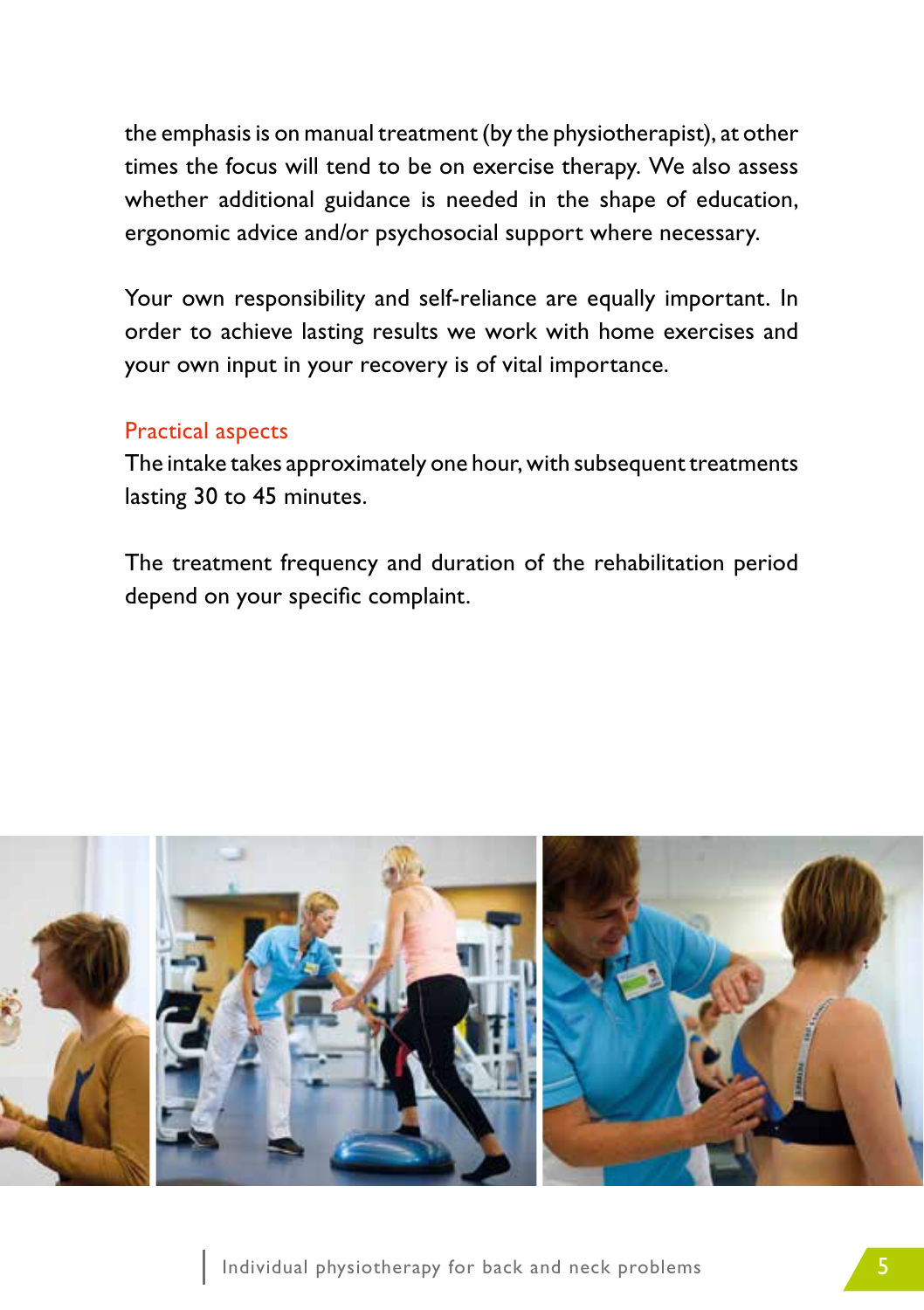### **COST**

Each session is subject to a physiotherapy fee, a large share of which will be refunded by your health insurance fund.

### **CONTACT DATA**

Outpatient rehabilitation (E 200)

UZ Leuven Pellenberg Campus, Therapy Tower Weligerveld 1, 3212 Pellenberg 016 33 87 99 madtherapietoren@uzleuven.be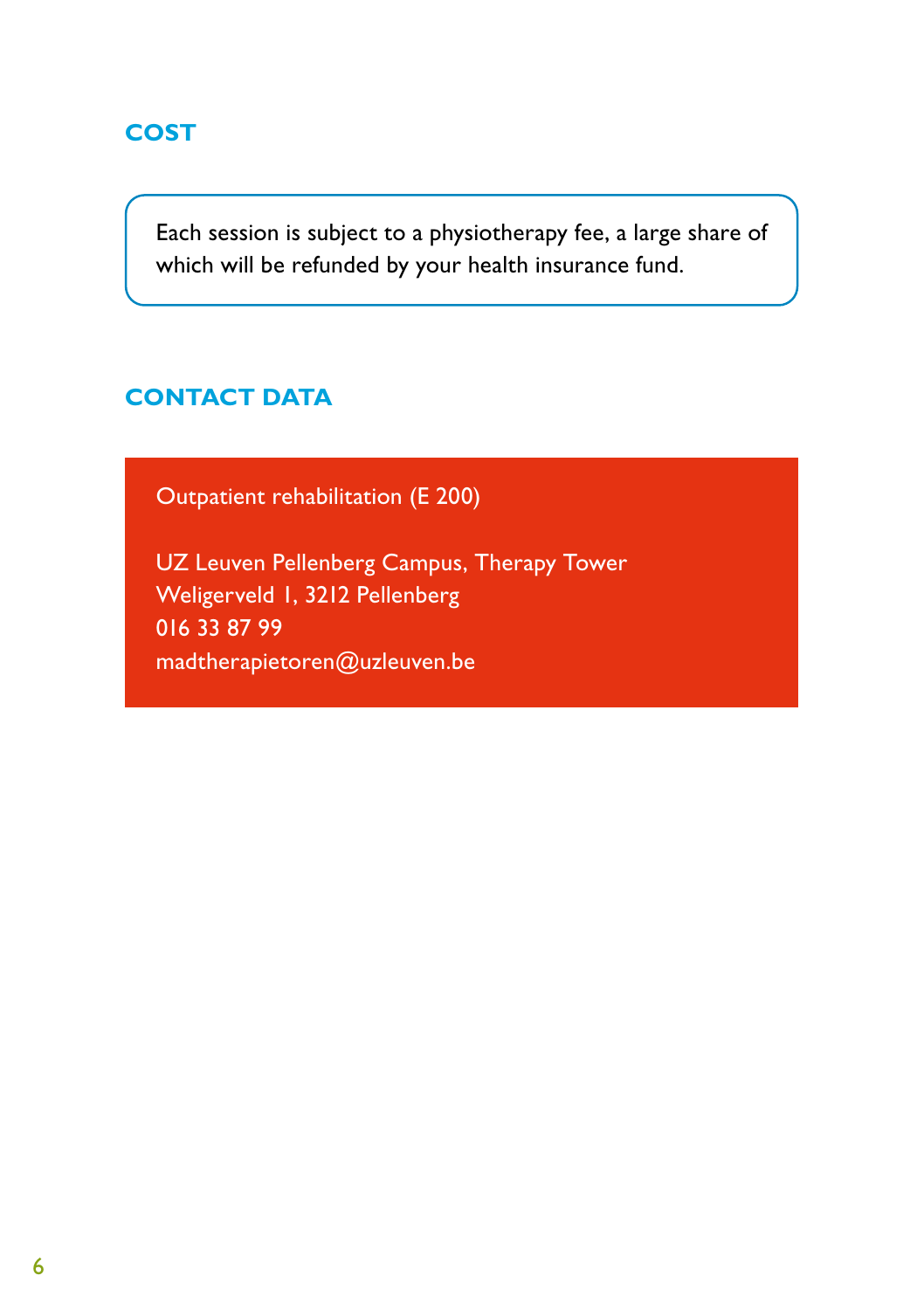Individual physiotherapy for back and neck problems  $\begin{pmatrix} 7 \end{pmatrix}$ 

I